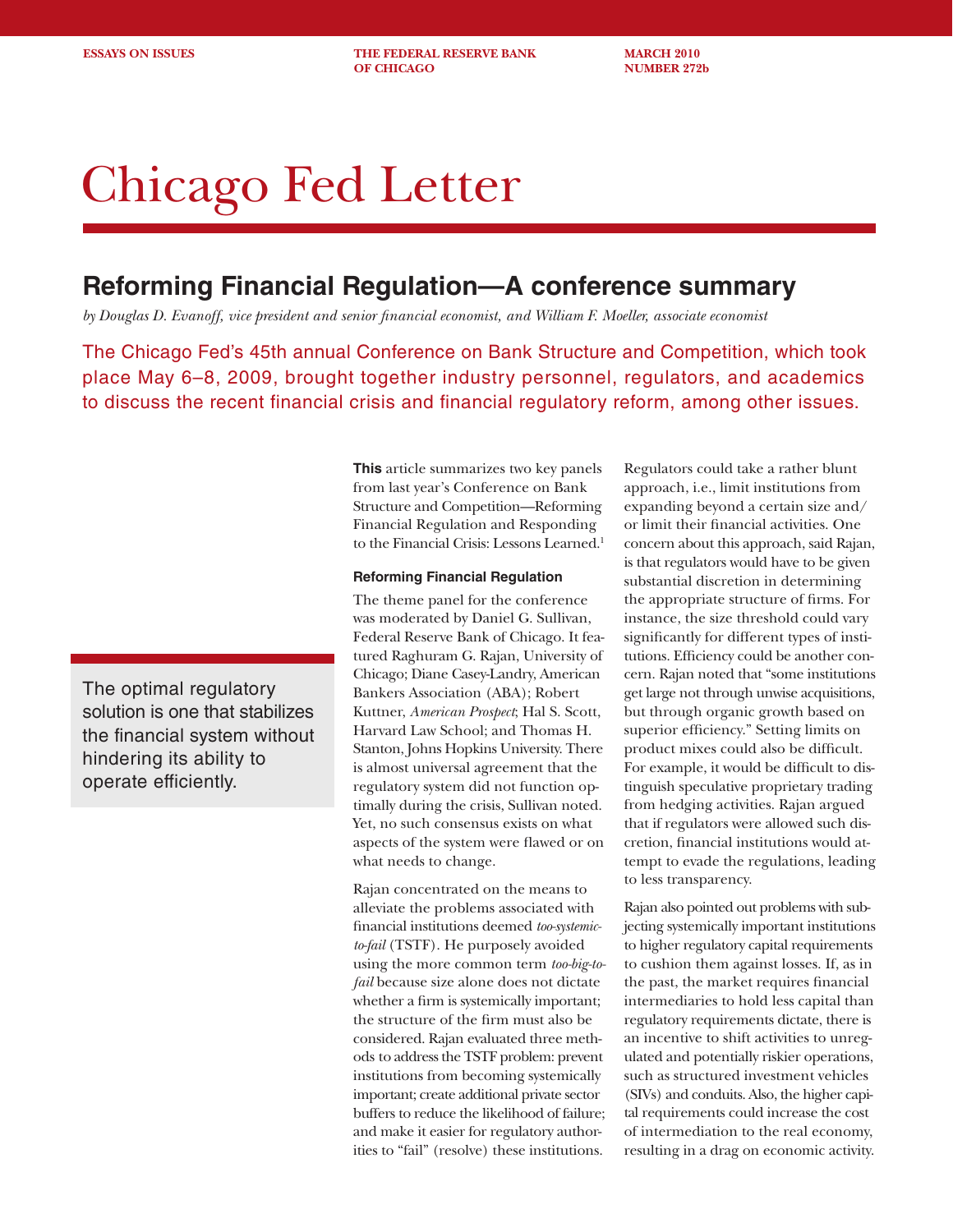As an alternative, Rajan argued that policymakers should seriously consider implementing *contingent capital* arrangements, such as contingent convertible debt<sup>2</sup> or fail-safe insurance.<sup>3</sup> With convertible debt, financial institutions would issue *reverse convertible bonds* to private investors. These debt instruments would convert to equity when two conditions are satisfied: the system goes into a crisis as declared by a supervisory institution and the bank's capital ratio falls below some predetermined level. When the bonds convert, the capital position of the bank could

outline how their operations could be resolved in an orderly and timely manner. Developing such plans would force firms and regulators to identify potential problem areas and create incentives for banks to make their structures less complicated and easier to resolve. Rajan also recommended the creation of a new resolution authority over bank holding companies (BHCs) and nonbank financial entities.

Casey-Landry argued that the global financial turmoil was caused primarily by the less regulated shadow banking industry a network of lenders, brokers, and opaque

## See www.chicagofed.org/BankStructureConference for information on the 2010 Bank Structure Conference.

be bolstered and the need for bankruptcy or a costly bailout could be avoided. These instruments would also provide an incentive for firms to raise new equity in order to avoid the dilution of existing shares from the forced conversion.

Under a fail-safe insurance plan, Rajan said, systemically important financial institutions would buy fully collateralized insurance policies from unlevered investors. Insurance providers could include sovereign wealth funds or private equity funds. A principal amount from the investor would be invested in safe assets (e.g., U.S. Treasury bonds) and placed into a custodial account. Every quarter the systemically important institution would pay a predetermined insurance premium that, together with the interest accumulated on the Treasury bonds, would be paid out to the investors. If aggregate bank losses exceed a pre-specified amount, the institution would receive a payout from the investor's principal to bolster its capital position. Systemically important institutions would be barred from acting as investors in such policies in order to limit interconnectedness problems.

Bailouts might be avoided if regulators could resolve insolvent banks more easily, said Rajan. Regulators should collect detailed information on institutions' balance sheets to determine potential spillover effects in the event of a failure; and banks should be required to develop and maintain shelf-bankruptcy plans, which would financing vehicles outside the traditional banking system—and that new regulations should focus on that sector. While prudential regulation should apply to all financial institutions, she argued that policymakers should avoid adding additional regulatory layers to the already regulated banking sector. Casey-Landry also noted that labeling an institution as systemically important could cause market disruptions and adverse problems for community banks. Regulators should be empowered with new resolution authority for BHCs and nonbank financial institutions, she said, although the ABA strongly opposes giving resolution authority for nonbanks to the Federal Deposit Insurance Corporation (FDIC), whose expertise is in resolving banks and thrifts.

Kuttner argued that the recent financial turmoil was not simply an unwarranted panic, but a crisis of asset misevaluation. He contended that losses on bad assets should be realized as soon as possible to prevent a period of industry stagnation. In addition, he claimed that "most of the tools existed to prevent this [crisis], but they were neutered by ideological fashion and by political corruption that was bipartisan." Kuttner also expressed concern that the short-term Federal Reserve and Treasury solutions to the crisis had actually exacerbated the TSTF dilemma, as evidenced by the consolidation of some large financial institutions. He argued that all large financial institutions had

been implicitly designated as TSTF and that any new regulatory framework should first address this situation because it creates a significant moral hazard problem i.e., large institutions will continue to take on excessive risk, confident that if their investments go awry they will be bailed out.

Scott addressed three broad policy areas for dealing with systemic risk: bank transparency, the use of clearinghouses and exchanges, and the efficient resolution of insolvent institutions. Market discipline, Scott argued, should force financial institutions to hold sufficient amounts of capital, in both good and bad times. Yet he emphasized that this can only be achieved if investors and counterparties are fully exposed to risk and if there is broader disclosure of the activities and risk levels of financial institutions. To encourage additional disclosure, Scott proposed that regulators release risk ratings (e.g., CAMELS) and substantial portions of examination reports. He said that if properly implemented, "calm, not volatility or panic, will be the result of broader disclosure."

In addition, Scott recognized the need for clearinghouses and derivative exchanges to play an important role in reducing systemic risk. Without such a role, the failure of one financial institution could cause counterparty losses on derivatives contracts, producing a chain reaction of additional failures. A clearinghouse can reduce this risk by becoming the central counterparty to each derivatives contract. As a result, the failure of one institution is "covered" by all the members of the clearinghouse, thereby reducing spillover risk to individual counterparties. However, Scott said that such concentration of risk requires that the clearinghouse put adequate risk-management procedures in place—such as capital adequacy requirements, margin requirements, and a backup clearing fund.

Finally, Scott agreed with other panel members that a new resolution authority for BHCs and nonbank financial institutions could help reduce systemic risk. Without adequate resolution authority, either insolvent banks must enter traditional bankruptcy—which can have severe repercussions for the financial system, as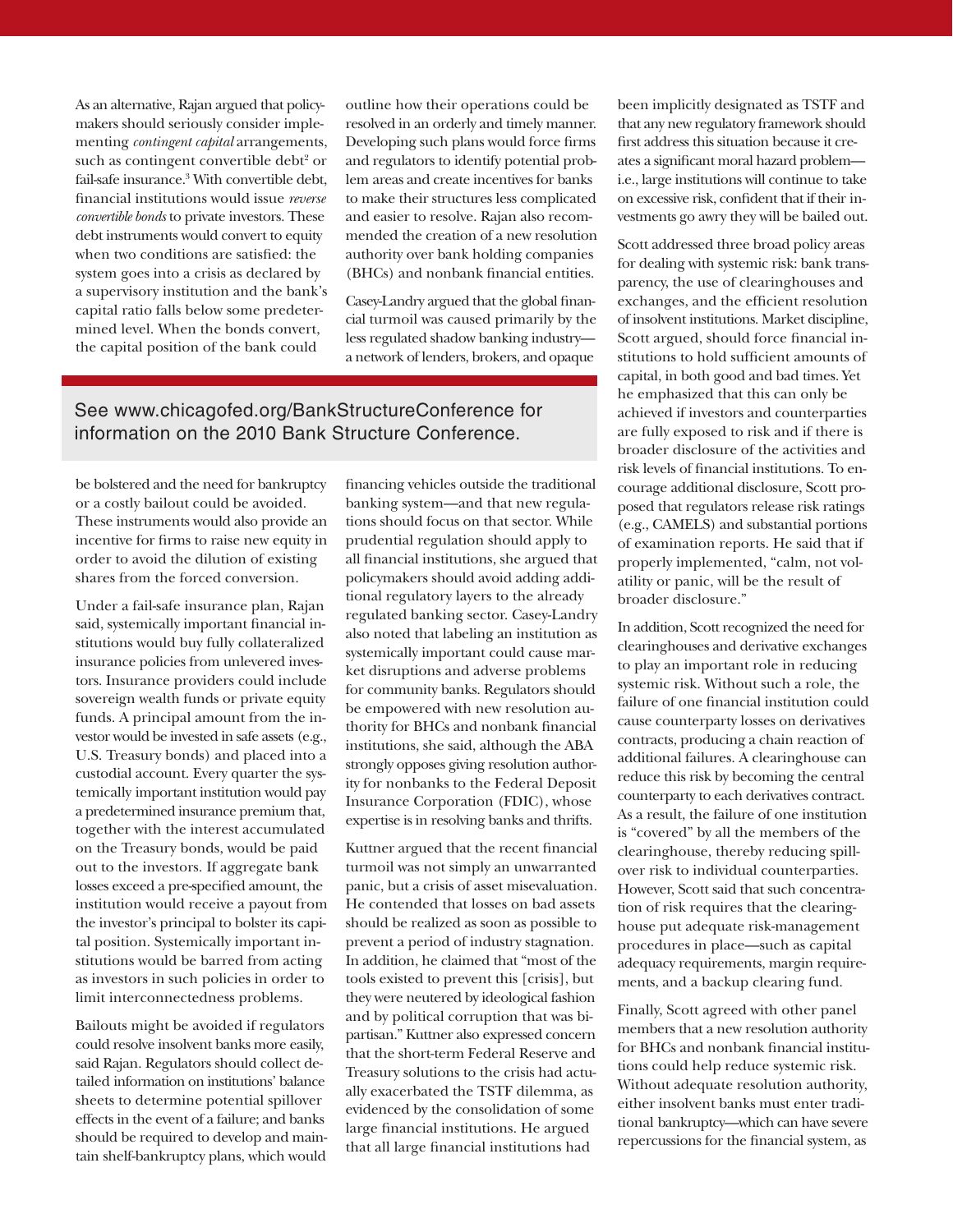exemplified by the failure of Lehman Brothers—or the government must prop them up with taxpayer money. He therefore concluded that it would be better to restructure insolvent TSTF banks through receivership.

Stanton spoke about financial regulatory reform from the "public administration" perspective, which addresses how authorities implement new policy. He first discussed the failure of Fannie Mae and Freddie Mac—two government-sponsored enterprises (GSEs). He argued that the failures stemmed directly from organizational vulnerabilities of the GSE model. The model is inherently conflicted because GSEs must balance fiduciary responsibility to shareholders and the public interest. He suggested that for the foreseeable future, the government keep Fannie and Freddie in receivership as wholly owned government corporations to support the mortgage market.

Because "risk will migrate to the place where government is least equipped to deal with it," Stanton suggested creating a staff within the federal government's Office of Management and Budget to evaluate and enhance the capabilities of federal agencies in providing efficient responses to crises. He also recommended creating an agency that would be authorized to gather information from financial regulators but would not have supervisory authority. It would monitor risk and give reliable, unbiased recommendations to regulatory authorities. Lacking supervisory authority, this agency would have fewer problems associated with regulatory capture (i.e., when regulators become dominated by the industries regulated).

## **Responding to the Financial Crisis: Lessons Learned**

The other key panel was moderated by Douglas D. Evanoff, Federal Reserve Bank of Chicago. It featured Anil K Kashyap, University of Chicago; Kiyohiko G. Nishimura, Bank of Japan; Andy Haldane, Bank of England; and Vincent R. Reinhart, American Enterprise Institute.

Kashyap discussed lessons learned from the recent deleveraging process. He argued that deleveraging created contradictions in the credit markets that were aggravated by capital requirements. As asset values fell and capital levels shrank, banks were forced to raise new capital or sell off risky assets in order to satisfy regulatory requirements. Capital was scarce, and as a result, banks were forced to sell assets. This generated further price depreciation, which affected the capital level of the whole system, not just that of an individual bank. This cycle drove asset prices down to the point where numerous institutions faced insolvency.

Consequently, Kashyap suggested that the Basel II Accord's method of regulating on a firm-by-firm basis is deficient because it does not capture the adverse effects for the entire system. He recommended that the regulatory arm should extend beyond banks to any institution that could produce large-scale asset sales. Additionally, troubled institutions should be forced to recapitalize instead of shrink, preventing asset fire sales and the associated adverse spillover effects. He advocated the use of contingent capital arrangements as a means to implement the recapitalization requirement.

Kashyap also discussed the need to improve the failure resolution process. He contended banks would continue to use short-term financing, subjecting them to deposit runs and making normal bankruptcy procedures unworkable. Thus, a new resolution authority is needed, he argued, and shelf-bankruptcy plans could enhance that entity's effectiveness.

Nishimura compared Japan's *lost decade* (1991–2000) with the current situation in the U.S., explaining that the sources of both crises were in the property markets. In Japan, it was commercial properties in central business districts; and in the U.S., it was subprime residential mortgages. Banks in both countries faced heavy losses, resulting in an adverse feedback loop—i.e., the slowing financial markets induced greater caution by lenders, households, and firms, weakening the real economy, which fed back to even more weakness in financial activity and even more caution, and so on. Nishimura noted that U.S. and Japanese policy responses had also been quite similar including a large fiscal stimulus and an aggressively expansive monetary policy.

Despite such aggressive policies, said Nishimura, an adverse feedback loop is difficult to stop because the valuation process for troubled assets becomes highly uncertain. Buyers and sellers have difficulty producing reasonable loss estimates, and as a result, the market shifts to a "wait and see" strategy. This erosion of confidence produces an aversion to uncertainty, which then affects investment and economic activity.

Nishimura stressed the need to proceed carefully in designing new regulations. He pointed out that the origins of financial crises often lie in areas where regulators have little information or authority. Subsequently, the financial system and regulators must prepare for the worstcase scenario during good times.

According to Haldane, regulators should have seen that something was amiss in financial markets as the crisis approached. During the 20 years leading up to the current crisis, the financial industry had experienced large excess returns compared with the broader market—a historical aberration. He argued that most of these excess returns were a result of the financial industry's use of leverage, instead of a superior return on assets.

Haldane could see a potential need for differential regulations based on institution

Charles L. Evans, *President*; Daniel G. Sullivan, *Senior Vice President and Director of Research*; Douglas D. Evanoff, *Vice President, financial studies*; Jonas D. M. Fisher, *Vice President*, *macroeconomic policy research*; Daniel Aaronson*, Vice President*, *microeconomic policy research*; William A. Testa, *Vice President*, *regional programs*, *and Economics Editor*; Helen O'D. Koshy and Han Y. Choi, *Editors*; Rita Molloy and Julia Baker, *Production Editors*; Sheila A. Mangler, *Editorial Assistant.*

*Chicago Fed Letter* is published by the Economic Research Department of the Federal Reserve Bank of Chicago. The views expressed are the authors' and do not necessarily reflect the views of the Federal Reserve Bank of Chicago or the Federal Reserve System.

© 2010 Federal Reserve Bank of Chicago *Chicago Fed Letter* articles may be reproduced in whole or in part, provided the articles are not reproduced or distributed for commercial gain and provided the source is appropriately credited. Prior written permission must be obtained for any other reproduction, distribution, republication, or creation of derivative works of *Chicago Fed Letter* articles. To request permission, please contact Helen Koshy, senior editor, at 312-322-5830 or email Helen.Koshy@chi.frb.org. *Chicago Fed Letter* and other Bank publications are available at www.chicagofed.org.

ISSN 0895-0164